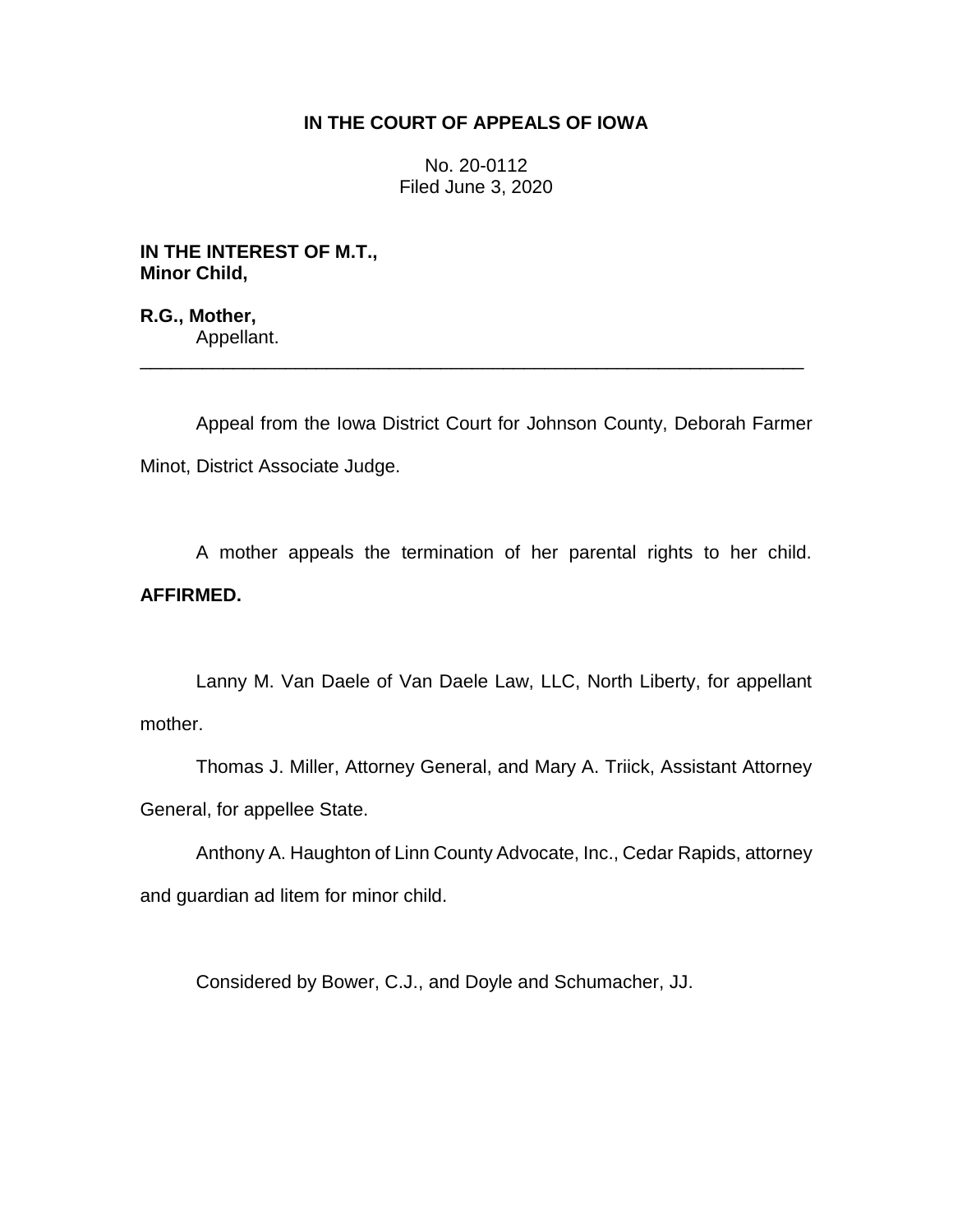## **DOYLE, Judge.**

This appeal concerns the termination of a mother's parental rights to her

child. We set out the following relevant facts in a prior appeal:

The child was born in 2016. Within six months, the juvenile court removed the child from the parents' care because of the child's exposure to the parents' domestic violence. The parties stipulated to the child's adjudication as a child in need of assistance (CINA).

In August 2018, after almost two years, the juvenile court authorized a trial home placement. The parents did not fare well during this period, failing to follow the expectations of the trial home placement plan and to maintain contact with their Family Safety, Risk, and Permanency (FSRP) service provider. But the [Iowa Department of Human Services] failed to inform the court of these failures, and the juvenile court returned the child to the parents' care in November 2018. The court discovered the truth of the situation in March 2019. It scheduled a modification hearing and informed the parents it would consider removing the child if they did not take the child to protective daycare daily or failed to meet with the FSRP service provider regularly.

A domestic dispute between the parents in May 2019 led the State to file criminal charges against the father for domestic abuse assault, second offense. The juvenile court entered a temporary order removing the child from the parents' care before holding a hearing to consider the child's removal, modification of prior dispositional orders, and waiver of reasonable efforts. In its August 2019 order, the juvenile court placed the child in foster care and waived the requirement for making reasonable efforts to reunify the family.

*In re M.T.*, No. 19-1384, 2019 WL 6894397, at \*1 (Iowa Ct. App. Dec. 18, 2019).

We affirmed the father's appeal of that order. *Id.* at \*2.

Shortly after the juvenile court waived reasonable efforts, the State petitioned to terminate both the mother's and the father's parental rights. The juvenile court held the termination hearing in December 2019. In the termination order, it noted that this court affirmed its August 2019 order waiving reasonable efforts based on proof of the elements of section 232.116(1)(i) (2019). *See id*. at \*2; *see also* Iowa Code § 232.102(14)(b) (allowing the court to waive the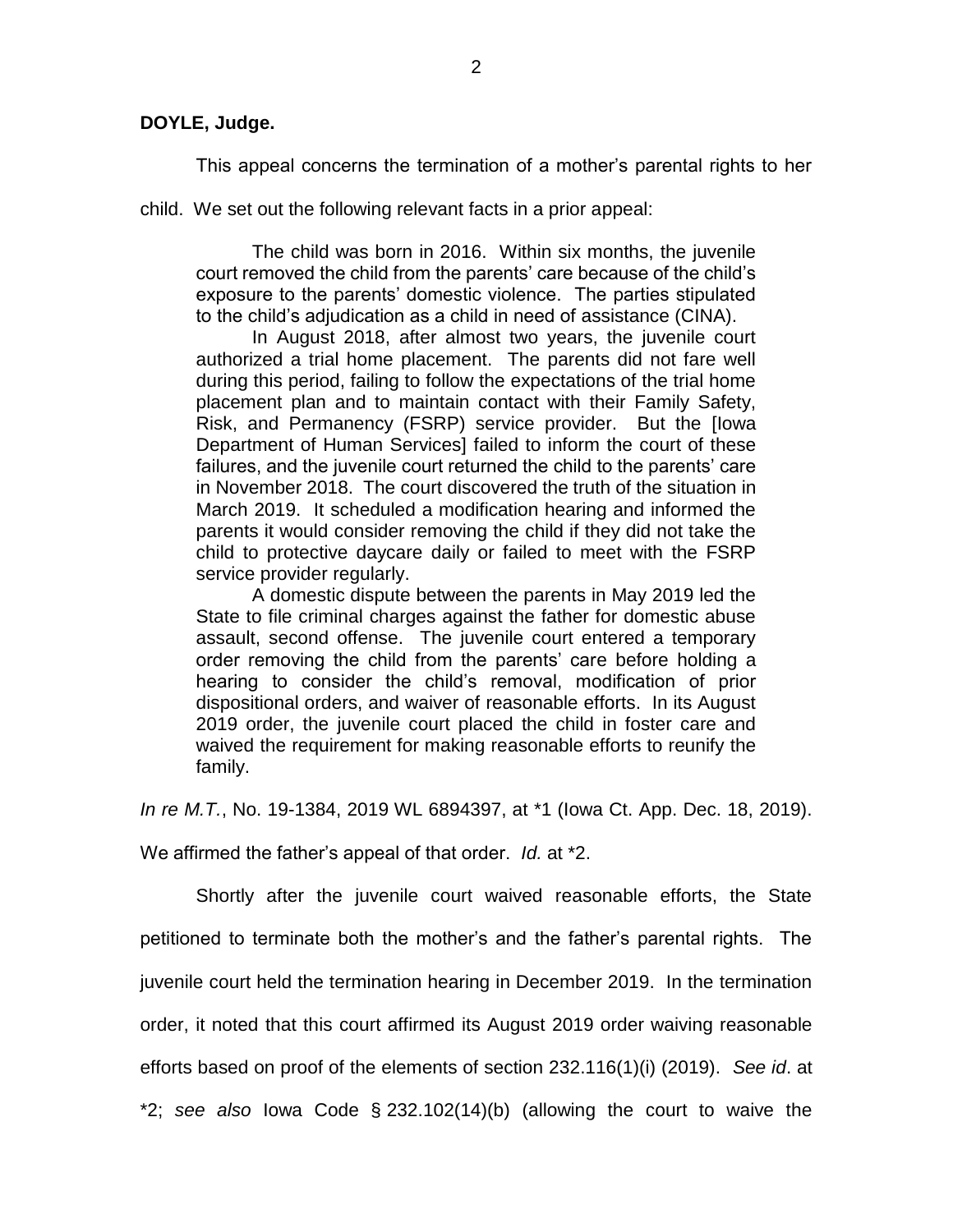reasonable-efforts requirement if the circumstances described in section 232.116(1)(i) apply). The court then concluded that "[n]one of the evidence adduced at the termination trial changes or refutes that finding in any respect." On this basis, it found clear and convincing evidence supported terminating both parents' rights under Iowa section 232.116(1)(i) and (h).

On appeal from the termination order, the mother claims the State failed to prove the grounds for termination by clear and convincing evidence.<sup>1</sup> We review her claim de novo. *See In re A.S.*, 906 N.W.2d 467, 472 (Iowa 2018). Because the juvenile court terminated parental rights on two statutory grounds, we can affirm if the record supports either. *See In re A.B.*, 815 N.W.2d 764, 774 (Iowa 2012). Section 232.116(1)(i) allows the court to terminate parental rights if the evidence shows:

(1) The child meets the definition of [CINA] based on a finding of physical or sexual abuse or neglect as a result of the acts or omissions of one or both parents.

(2) There is clear and convincing evidence that the abuse or neglect posed a significant risk to the life of the child or constituted imminent danger to the child.

(3) There is clear and convincing evidence that the offer or receipt of services would not correct the conditions which led to the abuse or neglect of the child within a reasonable period of time.

The mother's entire argument on appeal is that there is insufficient evidence to show that she "could not care for herself and her child," instead claiming the evidence shows that she "was able to take care of herself and her child and she was bonded with her child." Assuming this is a challenge to the State's proof that the conditions leading to the abuse or neglect of the child cannot be corrected in a

 $\overline{a}$  $<sup>1</sup>$  The father is not a party to this appeal.</sup>